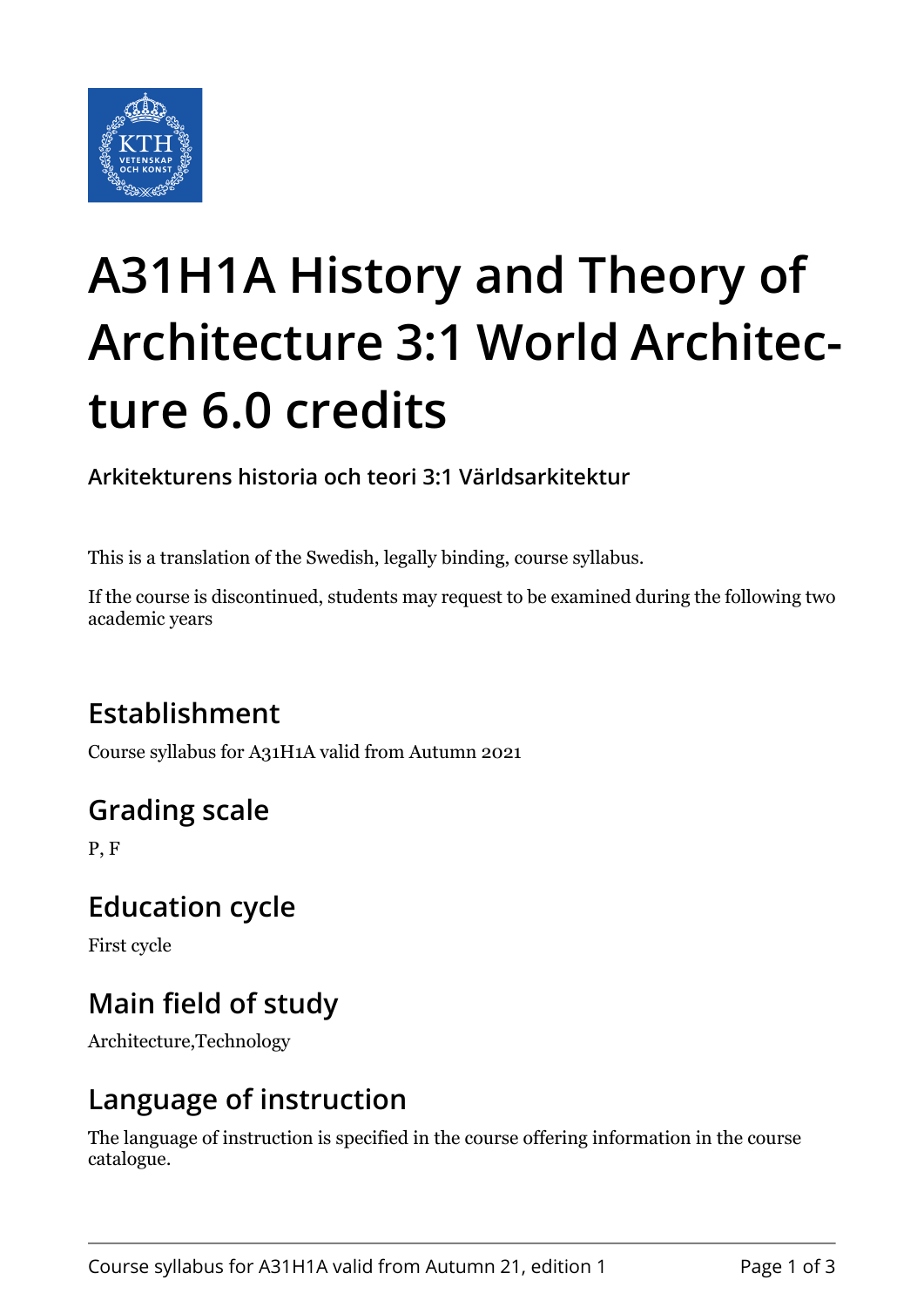# **Intended learning outcomes**

#### **Course contents**

This course is an expansion and deepening of the content presented in prior years. It focuses on architecture, urban planning, and vernacular building traditions outside of Europe. Historically, the course spans from the dawn of history to today's globalization. We work through the broad historical and geographic scope of the material with thematic perspectives that also include modern reception and historiography. The importance of the global field as a critical element both in the modern development of architecture and in the writing of history forms an underlying theme. The course delves primarily into a number of Asian, African, and early American architectural cultures, and ties into theories of global history and post-colonial studies.

#### **Specific prerequisites**

The student must be fully approved in the second academic years, courses and projects.

#### **Examination**

• MOM1 - Moment 1, 6.0 credits, grading scale: P, F

Based on recommendation from KTH's coordinator for disabilities, the examiner will decide how to adapt an examination for students with documented disability.

The examiner may apply another examination format when re-examining individual students.

# **Other requirements for final grade**

The learning outcomes are examined through the records of the design process, and through the outcomes of the course specified assignments. To achieve the approved level (pass) students must have approved tasks, including 80% attendance at lectures, seminars, tutorials and reviews.

A reflection on the individual learning process must be handed in.

Special regulations for completion apply. The rules for completion can be found on the programme web.

# **Ethical approach**

- All members of a group are responsible for the group's work.
- In any assessment, every student shall honestly disclose any help received and sources used.